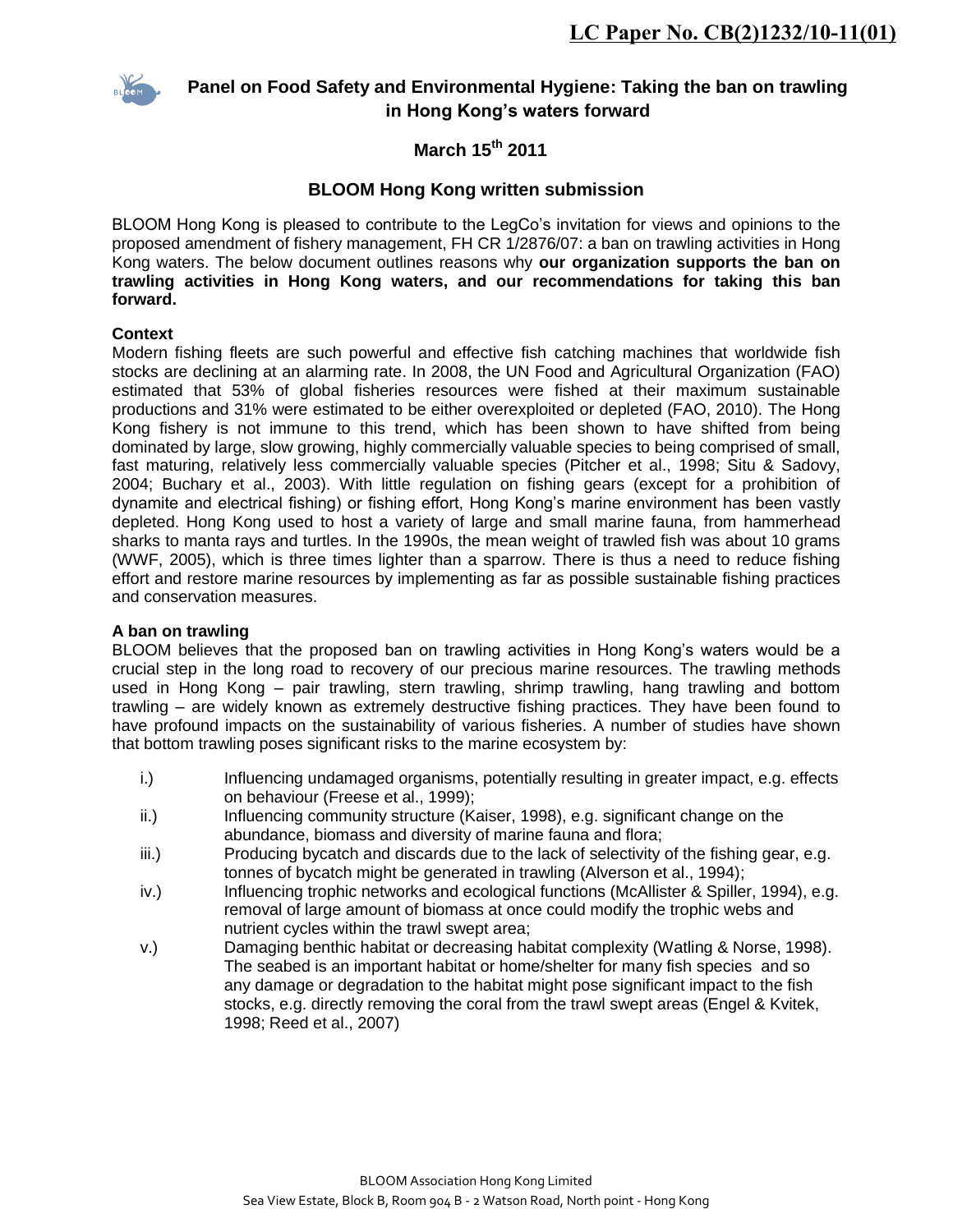#### **Benefits of a trawling ban to Hong Kong**

It is general believed that a well-managed fishery would not only result in significant economic benefit to fishing community but also societal benefit to a variety of sectors of society. Sumaila et al. (2007) examined and quantified the economic and social consequences of implementing different fishery management strategies in Hong Kong including a territory-wide trawl ban. The management scenario that included a territory-wide trawl ban in Hong Kong, combined with the ban on fishing within all local marine parks was estimated to contribute the highest net financial profit of about HK\$2.8 billion to society (Sumaila et al., 2007). In addition to the net economic benefit, modeling also suggested that a territory-wide trawl ban would be one of the most effective fishery management methods to restore the biomass of various fish groups (reef fishes, non-reef fishes and large pelagic fishes) and invertebrates within Hong Kong waters. Consequently, the long-term recovery of fish stocks brought about by a trawling ban might generate a net profit (as projected, it could increase by around HK\$450 million in 25-year timeframe) to small-scale fishery sector, in terms of catches and economic value. Small-scale fishermen are allowed to continue catching for reef fish, one of the most important catches for the small-scale fishing sectors in Hong Kong (personal observation).

#### **Recommendations**

As mentioned before, a territory-wide trawl ban would give the marine environment a chance to restore itself to past levels of biological diversity, but it must be seen as one in a set of tools, without all of which the objective to 'restore Hong Kong's seabed and marine resources' cannot be accomplished. A number of scientific studies of the Hong Kong fishery have been conducted since the 1990s which proposed a series of fisheries management control and restoration measures (Pitcher et al., 1998; Willmott, 2000; Buchary et al., 2003; Cheung & Sadovy, 2004; Sumaila et al., 2007). To maximize the impact of a trawling ban, and thus achieve the objective of restoring Hong Kong's seabed and marine resources, BLOOM recommends that the government also consider the following:

- i.) Set up a fisheries licensing system (non-transferrable) which would allow better collection of fishing industry statistics, to limit and reduce intensive fishing efforts;
- ii.) Limit new entrants into the fishing industry;
- iii.) Regulate and monitor recreational fishing;
- iv.) Regulate fishing gear (both commercial and recreational) and the catch size, e.g. increase in mesh size to decrease the catch of juveniles which are sexually immature; v.) Implement daily catch quotas for fishing fleets;
- vi.) Set aside at least 10% of Hong Kong's waters as Marine Protected Areas (MPAs), as suggested by the Convention on Biological Diversity (CBD)
- vii.) Implement sustainable aquaculture practices, primarily reducing the use of fish feed;
- viii.) Reduce pollution (such as waste from shipping industry and discharge from industrial plants), which has taken a toll on marine (and human) life in recent years.

There are approximately 1,000 trawling vessels of an estimated 3,659 fishing vessels in Hong Kong (AFCD, 2011) To compensate trawl fishermen for the potential loss of earnings due to a ban on trawling activities, BLOOM Hong Kong recommends that the government:

- i.) Allocate funds to compensate fishermen with a trawler buy-out scheme;
- ii.) Provide an allowance to affected fishermen to alleviate livelihoods;
- iii.) Provide free training to help affected fishermen to shift to a 'new' livelihood.

The implementation of a territory-wide ban on trawling in Hong Kong's waters would have both shortterm and long-term benefits to Hong Kong's fishing community, and the wider community, as depleted marine resources would be given the opportunity to recover.

--------